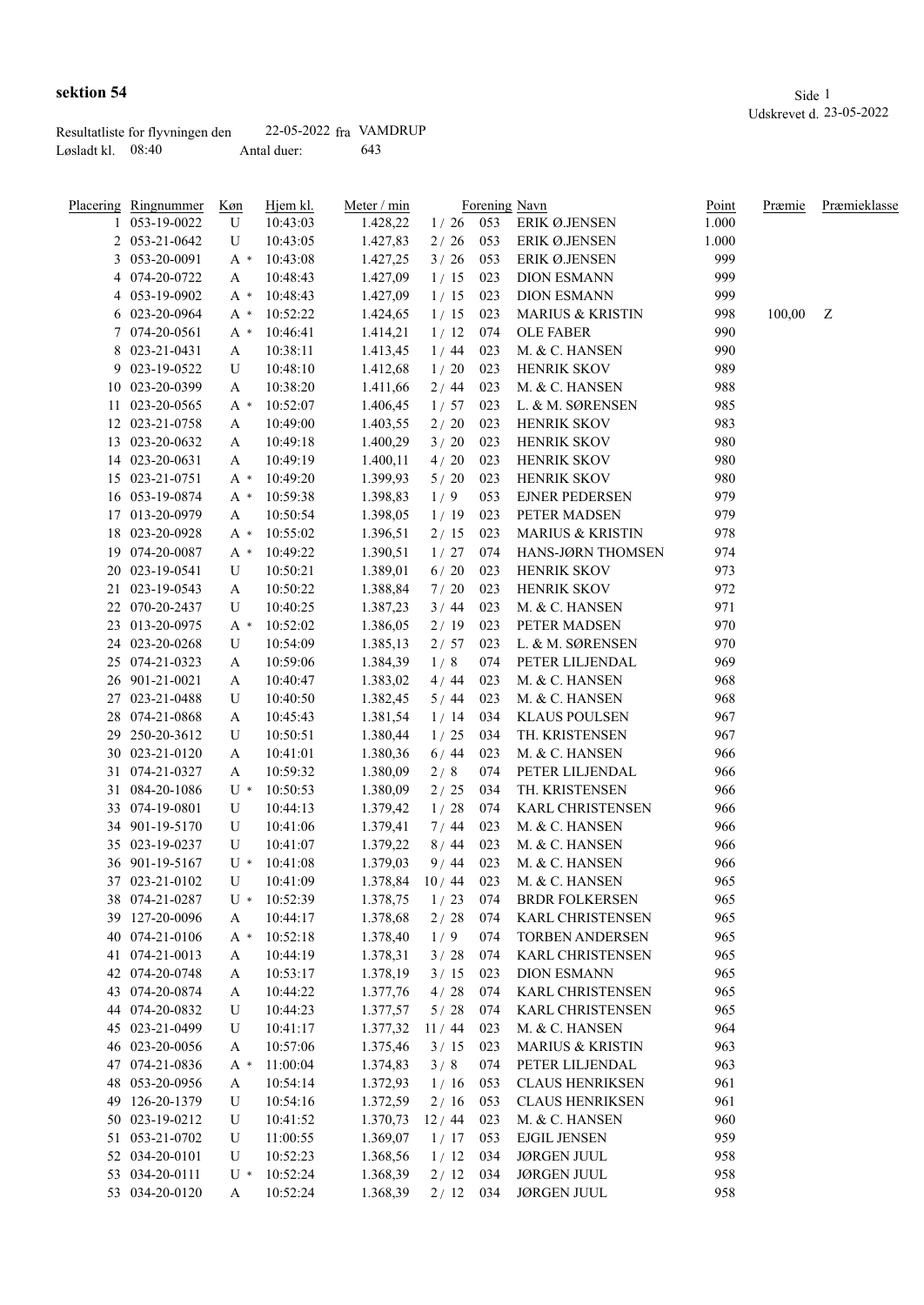|                     | Resultatliste for flyvningen den | 22-05-2022 fra VAMDRUP |     |
|---------------------|----------------------------------|------------------------|-----|
| Løsladt kl. $08:40$ |                                  | Antal duer:            | 643 |

|    | Placering Ringnummer | Køn    | Hjem kl. | Meter / min      |         |     | Forening Navn               | Point | Præmie | Præmieklasse |
|----|----------------------|--------|----------|------------------|---------|-----|-----------------------------|-------|--------|--------------|
|    | 55 182-20-0256       | $A^*$  | 10:53:57 | 1.367,23         | 1/10    |     | 074 LASSE LINDSTRØM         | 957   |        |              |
|    | 56 074-20-0053       | $U^*$  | 10:51:38 | 1.366,57         | 2/27    | 074 | HANS-JØRN THOMSEN           | 957   |        |              |
|    | 57 074-20-0049       | A      | 10:51:39 | 1.366,40         | 3/27    | 074 | HANS-JØRN THOMSEN           | 957   |        |              |
|    | 58 074-20-0069       | A      | 10:51:41 | 1.366,05         | 4/27    | 074 | HANS-JØRN THOMSEN           | 956   |        |              |
|    | 58 074-21-0142       | A      | 10:51:41 | 1.366,05         | 4/27    | 074 | HANS-JØRN THOMSEN           | 956   |        |              |
| 60 | 023-19-0128          | U      | 10:56:02 | 1.365,95         | 3/57    | 023 | L. & M. SØRENSEN            | 956   |        |              |
| 61 | 023-21-0748          | $U^*$  | 10:52:34 | 1.365,79         | $8/20$  | 023 | HENRIK SKOV                 | 956   |        |              |
| 62 | 023-20-0222          | $U^*$  | 10:56:03 | 1.365,78         | 4/57    | 023 | L. & M. SØRENSEN            | 956   |        |              |
| 63 | 023-19-0185          | U      | 10:56:04 | 1.365,62         | 5/57    | 023 | L. & M. SØRENSEN            | 956   |        |              |
| 63 | 023-20-0247          | A      | 10:56:04 | 1.365,62         | 5/57    | 023 | L. & M. SØRENSEN            | 956   |        |              |
| 63 | 023-17-0330          | U *    | 10:52:35 | 1.365,62         | 9/20    | 023 | HENRIK SKOV                 | 956   |        |              |
|    | 66 074-20-0062       | A      | 10:51:44 | 1.365,53         | 6/27    | 074 | HANS-JØRN THOMSEN           | 956   |        |              |
| 67 | 023-20-0662          | A      | 10:52:36 | 1.365,44         | 10/20   | 023 | <b>HENRIK SKOV</b>          | 956   |        |              |
| 68 | 084-21-0115          | U      | 10:56:06 | 1.365,28         | 7/57    | 023 | L. & M. SØRENSEN            | 956   |        |              |
| 69 | 023-21-0323          | A      | 10:56:08 | 1.364,95         | 8/57    | 023 | L. & M. SØRENSEN            | 956   |        |              |
| 69 | 023-21-0370          | $U^*$  | 10:56:08 | 1.364,95         | 8/57    | 023 | L. & M. SØRENSEN            | 956   |        |              |
| 71 | 023-20-0275          | U      | 10:56:09 | 1.364,78         | 10/57   | 023 | L. & M. SØRENSEN            | 956   |        |              |
| 72 | 053-18-0887          | A *    | 11:03:08 | 1.364,62         | 2/9     | 053 | <b>EJNER PEDERSEN</b>       | 955   |        |              |
| 73 | 023-20-0287          | A      | 10:56:10 | 1.364,61         | 11/57   | 023 | L. & M. SØRENSEN            | 955   |        |              |
| 73 | 086-19-0392          | A      | 10:56:10 | 1.364,61         | 11/57   | 023 | L. & M. SØRENSEN            | 955   |        |              |
|    | 023-21-0336          |        |          |                  |         | 023 |                             | 955   |        |              |
| 75 | 053-20-0387          | A<br>U | 10:56:15 | 1.363,78         | 13/57   | 053 | L. & M. SØRENSEN            | 955   |        |              |
| 76 |                      |        | 10:55:11 | 1.363,28         | 3/16    |     | <b>CLAUS HENRIKSEN</b>      |       |        |              |
| 77 | 053-20-0393          | U      | 10:55:12 | 1.363,11         | 4/16    | 053 | <b>CLAUS HENRIKSEN</b>      | 954   |        |              |
| 78 | 053-19-0749          | U      | 10:55:14 | 1.362,78         | 5/16    | 053 | <b>CLAUS HENRIKSEN</b>      | 954   |        |              |
|    | 79 074-20-0093       | A      | 10:52:04 | 1.362,08         | 7/27    | 074 | HANS-JØRN THOMSEN           | 954   |        |              |
|    | 80 074-19-0252       | $U^*$  | 10:51:35 | 1.361,55         | 2/12    | 074 | <b>OLE FABER</b>            | 953   |        |              |
| 81 | 053-20-0504          | $U^*$  | 10:55:34 | 1.360,80         | 1/15    | 053 | <b>TEAM EILIF</b>           | 953   |        |              |
|    | 82 084-20-1125       | A      | 10:56:37 | 1.360,12         | 14/57   | 023 | L. & M. SØRENSEN            | 952   |        |              |
|    | 83 023-20-0903       | A      | 10:58:39 | 1.360,09         | 4/15    | 023 | <b>MARIUS &amp; KRISTIN</b> | 952   |        |              |
|    | 84 023-21-0321       | A      | 10:56:38 | 1.359,95         | 15/57   | 023 | L. & M. SØRENSEN            | 952   |        |              |
|    | 84 023-21-0326       | U      | 10:56:38 | 1.359,95         | 15/57   | 023 | L. & M. SØRENSEN            | 952   |        |              |
|    | 84 023-21-0382       | U      | 10:56:38 | 1.359,95 15 / 57 |         | 023 | L. & M. SØRENSEN            | 952   |        |              |
| 87 | 023-21-0312          | U      | 10:56:39 | 1.359,79         | 18/57   | 023 | L. & M. SØRENSEN            | 952   |        |              |
|    | 88 053-17-7632       | $A^*$  | 10:58:11 | 1.358,80         | 1/5     | 053 | <b>MOGENS BRIX</b>          | 951   |        |              |
| 89 | 023-21-0812          | A      | 10:56:55 | 1.357,14         | 19/57   | 023 | L. & M. SØRENSEN            | 950   |        |              |
|    | 90 023-21-0319       | A      | 10:57:00 | 1.356,31         | 20/57   | 023 | L. & M. SØRENSEN            | 950   |        |              |
|    | 91 053-19-1010       | A *    | 10:55:53 | 1.356,26         | 6/16    | 053 | <b>CLAUS HENRIKSEN</b>      | 950   |        |              |
|    | 92 023-21-0337       | A      | 10:57:03 | $1.355,82$ 21/57 |         | 023 | L. & M. SØRENSEN            | 949   |        |              |
|    | 93 023-20-0288       | A      | 10:57:04 | 1.355,65         | 22 / 57 | 023 | L. & M. SØRENSEN            | 949   |        |              |
|    | 94 023-20-0924       | $U^*$  | 10:59:09 | 1.355,20         | 5/15    | 023 | <b>MARIUS &amp; KRISTIN</b> | 949   |        |              |
|    | 95 053-21-0544       | A      | 10:56:18 | 1.353,48         | 2/15    | 053 | <b>TEAM EILIF</b>           | 948   |        |              |
|    | 96 053-21-0542       | A      | 10:56:19 | 1.353,31         | 3/15    | 053 | <b>TEAM EILIF</b>           | 948   |        |              |
|    | 97 053-20-0493       | A *    | 10:56:28 | 1.351,82         | 4/15    | 053 | <b>TEAM EILIF</b>           | 947   |        |              |
|    | 98 023-20-0950       | U      | 10:59:30 | 1.351,80         | 6/15    | 023 | <b>MARIUS &amp; KRISTIN</b> | 946   |        |              |
|    | 99 023-20-0250       | A *    | 10:57:29 | 1.351,55         | 23 / 57 | 023 | L. & M. SØRENSEN            | 946   |        |              |
|    | 100 224-21-1010      | U      | 10:46:51 | 1.350,78         | 6/28    | 074 | KARL CHRISTENSEN            | 946   |        |              |
|    | 101 000-18-3049      | U      | 10:46:52 | 1.350,61         | 7/28    | 074 | KARL CHRISTENSEN            | 946   |        |              |
|    | 102 074-19-0784      | A      | 10:46:54 | 1.350,25         | $8/28$  | 074 | KARL CHRISTENSEN            | 945   |        |              |
|    | 103 034-20-0167      | A      | 10:53:48 | 1.350,01         | 3/25    | 034 | TH. KRISTENSEN              | 945   |        |              |
|    | 104 034-19-2043      | A      | 10:53:50 | 1.349,67         | 4 / 25  | 034 | TH. KRISTENSEN              | 945   |        |              |
|    | 105 034-18-1506      | $U^*$  | 10:53:51 | 1.349,50         | $5/25$  | 034 | TH. KRISTENSEN              | 945   |        |              |
|    | 106 182-20-0298      |        | 10:56:09 |                  |         | 023 | <b>DION ESMANN</b>          | 945   |        |              |
|    |                      | A      |          | 1.349,17         | 4/15    |     |                             | 944   |        |              |
|    | 107 034-17-0917      | $U^*$  | 10:53:55 | 1.348,83         | $6/25$  | 034 | TH. KRISTENSEN              |       |        |              |
|    | 108 034-19-2036      | A      | 10:53:57 | 1.348,50         | 7/25    | 034 | TH. KRISTENSEN              | 944   |        |              |